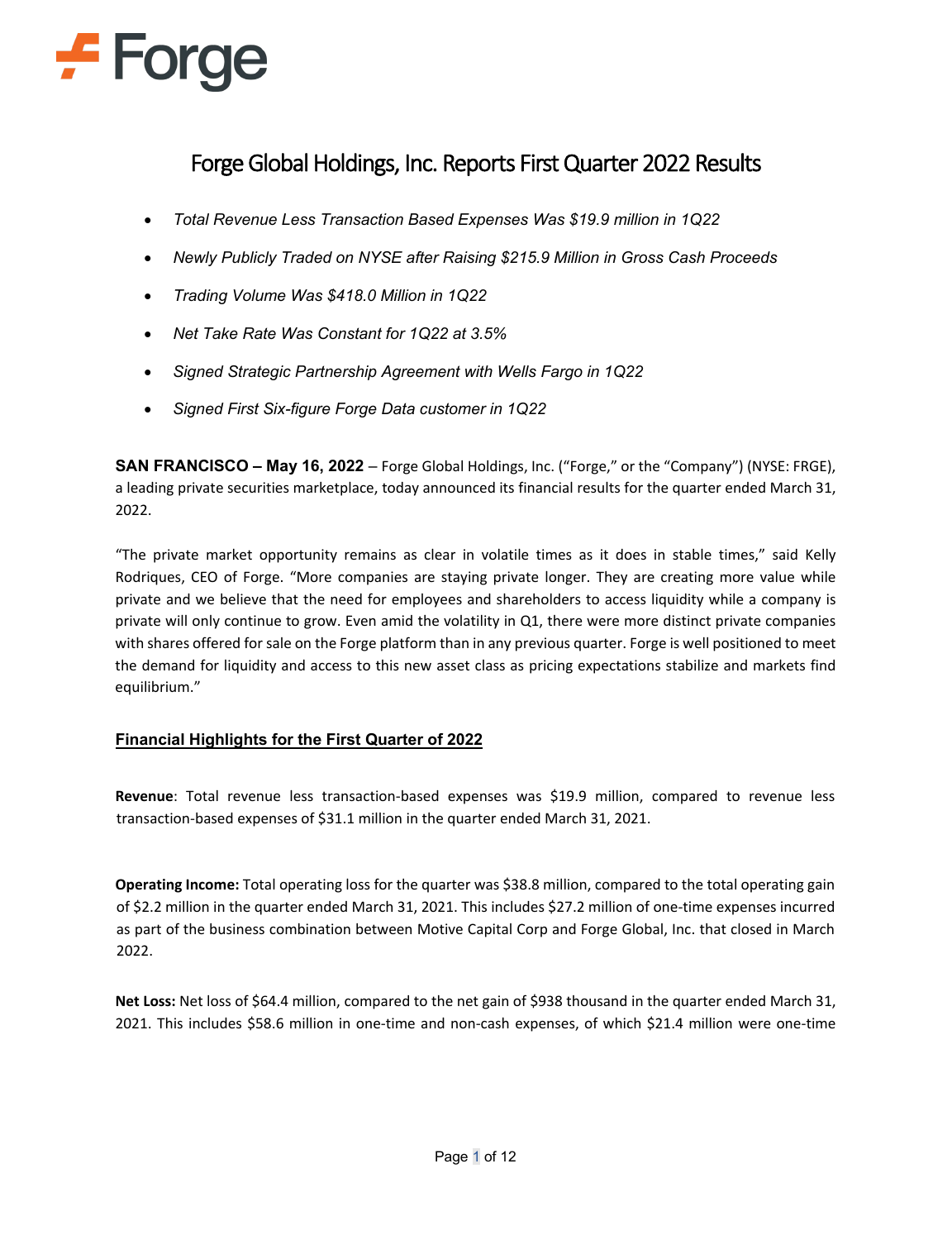# **F** Forge

expenses of acquisition bonuses and transaction costs and \$31.8 million were non-cash expenses due to change in fair value of warrant liabilities and share-based compensation catch-up.

**Adjusted EBITDA:** Total Adjusted EBITDA for the quarter was a loss of \$7.1 million, compared to the total Adjusted EBITDA gain of \$5.0 million in the quarter ended March 31, 2021.

**Cash Flow from Operating activities:** Net cash used in operating activities was \$30.2 million in the quarter ended March 31, 2022 compared to net cash used in operating activities of \$1.2 million in the quarter ended March 31, 2021. This includes payment of a one-time transaction bonus of \$10.4 million and payment of annual bonuses of \$10.7 million in the quarter ended March 31, 2022.

### **KPIs**:

- Trading Volume was \$418.0 million in the quarter, down 45% year-over-year.
- Net Take Rate for the quarter was constant at 3.5%, reflecting no year-over-year change.
- Total Placement Fee revenues totaled \$14.6 million, down 47% year-over-year.
- Total Custodial Accounts increased from 1.8 million to 2.2 million, up 25% year-over-year.
- Total Assets Under Custody increased from \$13.8 billion to \$14.9 billion, up 8% year-over-year.

Please refer to the section titled "Use of Non-GAAP Financial Information" and the tables within this press release which contain explanations and reconciliations of the Company's non-GAAP financial measures.

### **Recent Business Highlights**

- **Publicly Traded**: Raised \$215.9 million in gross cash proceeds in conjunction with the business combination in March 2022. Forge is now publicly listed on NYSE under the ticker symbol "FRGE".
- **Strategic Partnerships:** In 1Q22, Forge signed an agreement with Wells Fargo Securities, LLC, to provide their customers with access to pre-IPO private shares through the Forge Markets platform.
- **New Products/Services**: Forge launched Forge Intelligence, its first data product, and its Forge Company Solutions offerings in 2021 to provide market-based liquidity programs for private companies.
- **Hiring**: Forge ended 1Q22 with 312 full-time employees and contractors.

#### **Financial Outlook**

Given the present volatility and uncertain market conditions, Forge will neither re-affirm the full-year 2022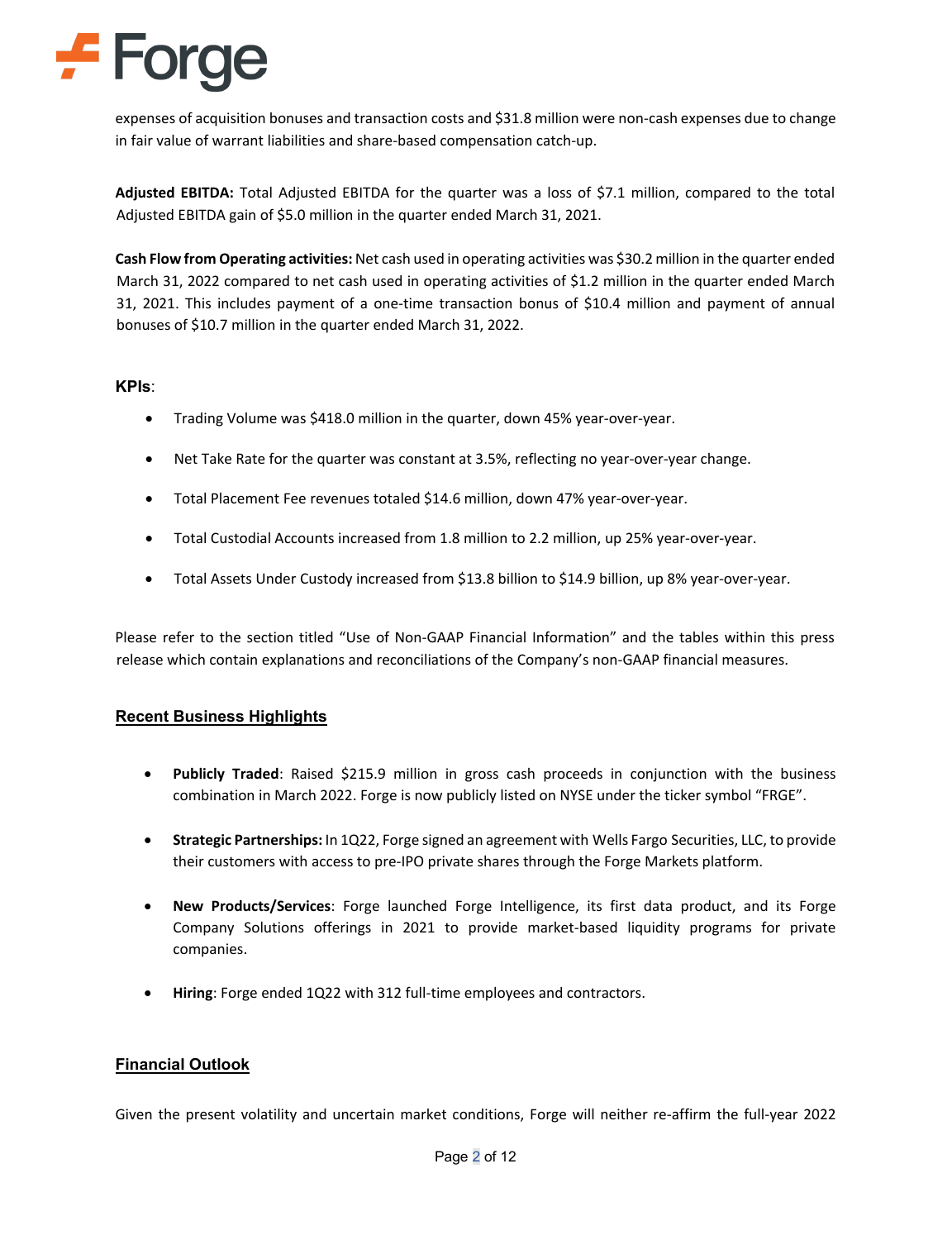# $\div$  Forge

revenue outlook previously provided in February 2022 prior to completion of the business combination nor provide any guidance at this point in time. Forge will continue to monitor and evaluate to determine whether to change our forward guidance practice in the future.

### **Webcast/Conference Call Details**

Forge will host a webcast conference call today, May 16, 2022, at 5:00 p.m. Eastern Time/2:00 p.m Pacific Time to discuss these financial results and business highlights. The listen-only webcast is available at https://ir.forgeglobal.com. Investors and participants can access the conference call over the phone by dialing 1 (888) 440-4165 from the United States, or +1 (646) 960-0858 internationally. The conference ID is 5410143.

Following the conference call, an on-demand replay of the webcast will be made available on the Investor Relations page of the Company's website at https://ir.forgeglobal.com.

# **Use of Non-GAAP Financial Information**

In addition to our financial results determined in accordance with generally accepted accounting principles in the United States of America ("GAAP"), we present Adjusted EBITDA, a non-GAAP financial measure. We use Adjusted EBITDA to evaluate our ongoing operations and for internal planning and forecasting purposes. We believe that Adjusted EBITDA, when taken together with the corresponding GAAP financial measure, provides meaningful supplemental information regarding our performance by excluding specific financial items that have less bearing on our core operating performance. We consider Adjusted EBITDA to be an important measure because it helps illustrate underlying trends in our business and our historical operating performance on a more consistent basis.

However, non-GAAP financial information is presented for supplemental informational purposes only, has limitations as an analytical tool and should not be considered in isolation or as a substitute for financial information presented in accordance with GAAP. In addition, other companies, including companies in our industry, may calculate similarly titled non-GAAP financial measures differently or may use other measures to evaluate their performance, all of which could reduce the usefulness of Adjusted EBITDA as a tool for comparison. A reconciliation is provided below for Adjusted EBITDA to net loss, the most directly comparable financial measure stated in accordance with GAAP. Investors are encouraged to review Adjusted EBITDA and the reconciliation of Adjusted EBITDA to net loss, and not to rely on any single financial measure to evaluate our business.

We defined Adjusted EBITDA as net loss, adjusted to exclude: (i) interest expense, net, (ii) provision for or benefit from income taxes, (iii) depreciation and amortization, (iv) share-based compensation expense, (v) change in fair value of warrant liabilities, (vii) acquisition-related transaction costs, (vi) other significant gains, losses, and expenses (such as impairments, transaction bonus) that we believe are not indicative of our ongoing results.

### **Forward-Looking Statements**

This press release contains "forward-looking statements, "which generally are accompanied by words such as "believe," "may," "could," "will," "estimate," "continue," "anticipate," "intend," "target," "goal," "expect,"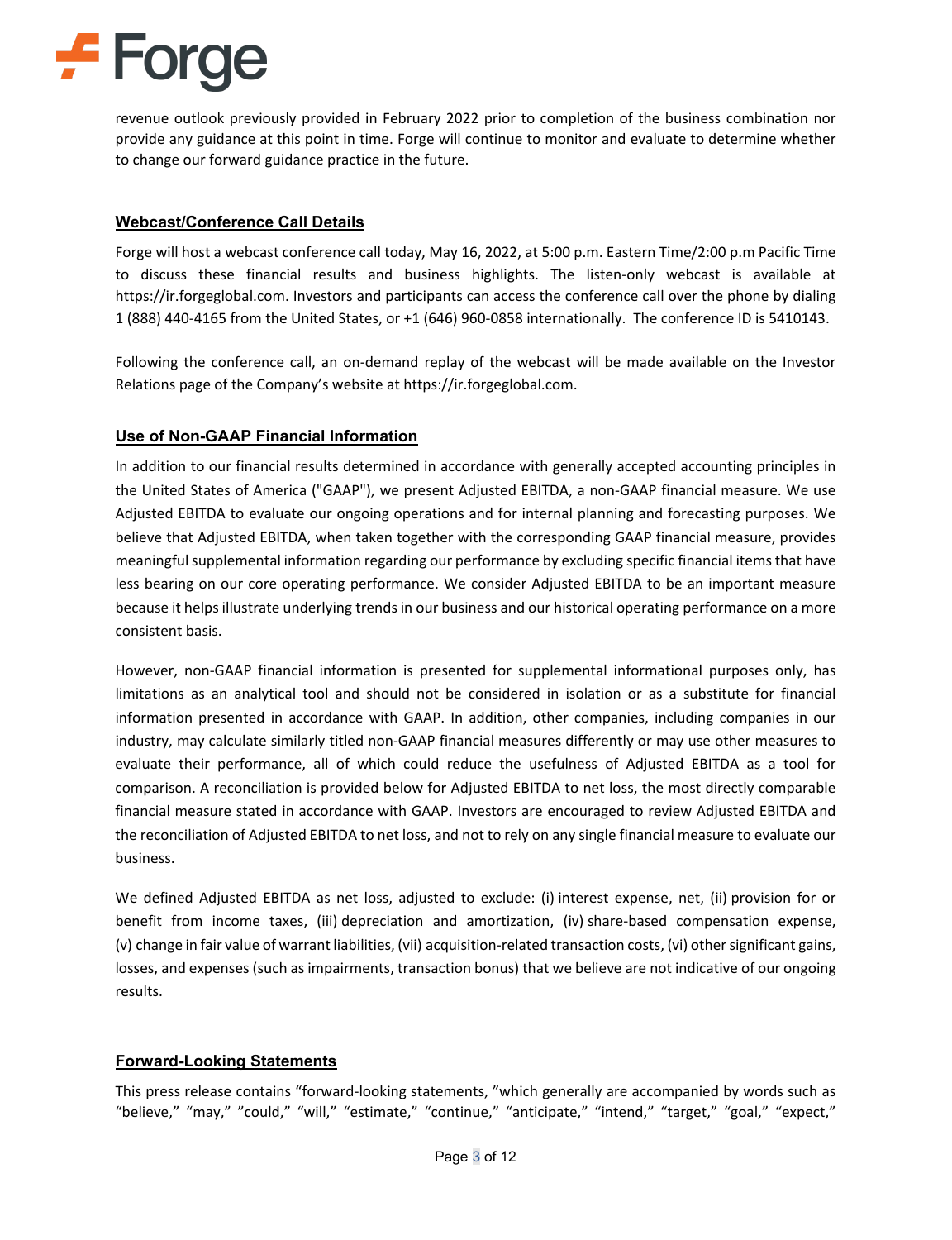# $\div$  Forge

"should," "would," "plan," "predict," "project," "forecast," "potential," "seem," "seek," "future," "outlook," and similar expressions that predict, indicate or relate to future events or trends or Forge's future financial or operating performance, or that are not statements of historical matters. These forward-looking statements include, but are not limited to, statements regarding Forge's beliefs regarding its financial position and operating performance, the benefits of Forge's business combination with Motive Capital Corp, and future opportunities for Forge to expand its business. Forward-looking statements are predictions, projections and other statements about future events that are based on current expectations and assumptions and, as a result, while considered reasonable by Forge and its management, are subject to risks and uncertainties that may cause actual results to differ materially from current expectations. You should carefully consider the risks and uncertainties described in Forge's documents filed, or to be filed, with the SEC, including in its Quarterly Report on Form 10-Q that will be filed on May 16, 2022. There may be additional risks that Forge presently does not know of or that it currently believes are immaterial that could also cause actual results to differ materially from those contained in the forward-looking statements. In addition, forward-looking statements reflect Forge's expectations, plans or forecasts of future events and views as of the date of this press release. Forge anticipates that subsequent events and developments will cause its assessments to change. However, while Forge may elect to update these forward-looking statements at some point in the future, Forge specifically disclaims any obligation to do so. These forward-looking statements should not be relied upon as representing Forge's assessments as of any date subsequent to the date of this press release. Accordingly, undue reliance should not be placed upon the forwardlooking statements.

## **About Forge**

[Forge](https://forgeglobal.com/?utm_campaign=20220516-press-release&utm_content=2022-q1-earnings) is a leading provider of marketplace infrastructure, data services and technology solutions for private market participants. By combining world-class trading technology and operating expertise, Forge Markets enables private company shareholders to trade private company shares with accredited investors. Forge Company Solutions, Forge Data and Forge Trust along with Forge Markets help provide additional transparency, access and solutions that companies as well as institutional and accredited investors need to confidently navigate and efficiently transact in the private markets. Securities-related services are offered through Forge Securities LLC ("Forge Securities"), a wholly-owned subsidiary of Forge. Forge Securities is a registered Broker Dealer and Member of FINRA/SIPC, an alternative trading system.

# **Contacts**

**Investor Relations Contact:** Dominic Paschel ir@forgeglobal.com

**Media Contact:** Lindsay Riddell press@forgeglobal.com

*Source: Forge Global Holdings, Inc.*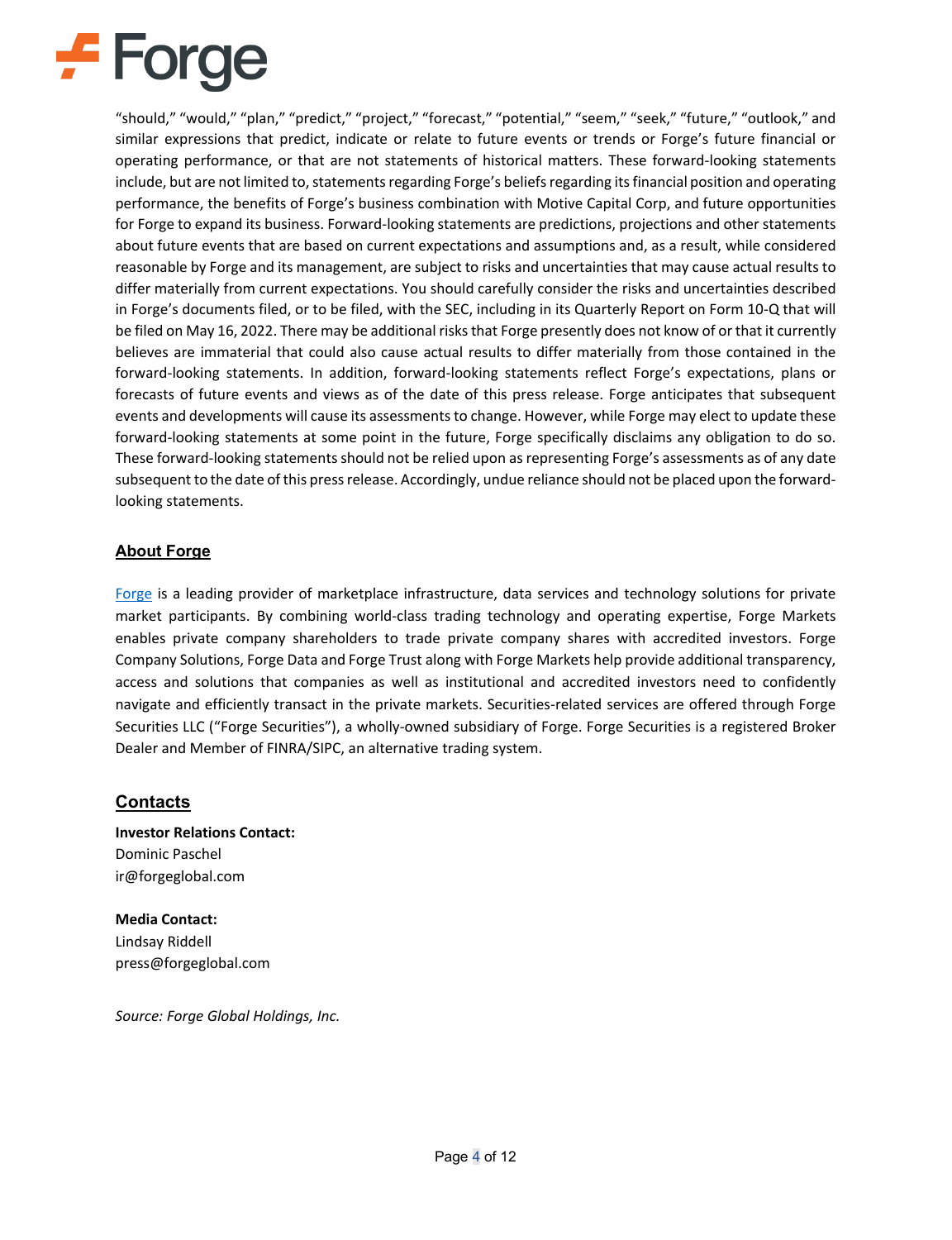

### **FORGE GLOBAL HOLDINGS, INC.**

# **Unaudited Condensed Consolidated Balance Sheets (In thousands of U.S. dollars, except share and per share data)**

|                                                                                                                                                                                                                                                                                                                                                                                               | March 31,<br>2022 |           | December 31,<br>2021 |           |
|-----------------------------------------------------------------------------------------------------------------------------------------------------------------------------------------------------------------------------------------------------------------------------------------------------------------------------------------------------------------------------------------------|-------------------|-----------|----------------------|-----------|
| Asset                                                                                                                                                                                                                                                                                                                                                                                         |                   |           |                      |           |
| Current assets:                                                                                                                                                                                                                                                                                                                                                                               |                   |           |                      |           |
| Cash and cash equivalents                                                                                                                                                                                                                                                                                                                                                                     | \$                | 202,502   | \$                   | 74,781    |
| Restricted cash                                                                                                                                                                                                                                                                                                                                                                               |                   | 1,624     |                      | 1,623     |
| Accounts receivable, net                                                                                                                                                                                                                                                                                                                                                                      |                   | 3,561     |                      | 5,380     |
| Payment-dependent notes receivable, current                                                                                                                                                                                                                                                                                                                                                   |                   | 243       |                      | 1,153     |
| Prepaid expenses and other current assets                                                                                                                                                                                                                                                                                                                                                     |                   | 6,170     |                      | 5,148     |
| <b>Total current assets</b>                                                                                                                                                                                                                                                                                                                                                                   | \$                | 214,100   | \$                   | 88,085    |
| Property and equipment, net                                                                                                                                                                                                                                                                                                                                                                   |                   | 535       |                      | 497       |
| Internal-use software, net                                                                                                                                                                                                                                                                                                                                                                    |                   | 4,481     |                      | 2,691     |
| Goodwill and other intangible assets, net                                                                                                                                                                                                                                                                                                                                                     |                   | 136,843   |                      | 137,774   |
| Operating lease right-of-use assets                                                                                                                                                                                                                                                                                                                                                           |                   | 6,560     |                      | 7,881     |
| Payment-dependent notes receivable, noncurrent                                                                                                                                                                                                                                                                                                                                                |                   | 14,975    |                      | 13,453    |
| Other assets, noncurrent                                                                                                                                                                                                                                                                                                                                                                      |                   | 1,679     |                      | 7,514     |
| <b>Total assets</b>                                                                                                                                                                                                                                                                                                                                                                           | $\boldsymbol{s}$  | 379,173   | $\boldsymbol{s}$     | 257,895   |
| Liabilities, convertible preferred stock and stockholders' equity (deficit)                                                                                                                                                                                                                                                                                                                   |                   |           |                      |           |
| Current liabilities:                                                                                                                                                                                                                                                                                                                                                                          |                   |           |                      |           |
| Accounts payable                                                                                                                                                                                                                                                                                                                                                                              | \$                | 2,888     | \$                   | 1,920     |
| Accrued compensation and benefits                                                                                                                                                                                                                                                                                                                                                             |                   | 9,706     |                      | 21,240    |
| Accrued expenses and other current liabilities                                                                                                                                                                                                                                                                                                                                                |                   | 8,083     |                      | 8,343     |
| Operating lease liabilities, current                                                                                                                                                                                                                                                                                                                                                          |                   | 5,221     |                      | 5,367     |
| Payment-dependent notes payable, current                                                                                                                                                                                                                                                                                                                                                      |                   | 243       |                      | 1,153     |
| <b>Total current liabilities</b>                                                                                                                                                                                                                                                                                                                                                              | $\mathbf{s}$      | 26,141    | $\boldsymbol{s}$     | 38,023    |
| Operating lease liabilities, noncurrent                                                                                                                                                                                                                                                                                                                                                       |                   | 4,102     |                      | 5,159     |
| Payment-dependent notes payable, noncurrent                                                                                                                                                                                                                                                                                                                                                   |                   | 14,975    |                      | 13,453    |
| Warrant liabilities                                                                                                                                                                                                                                                                                                                                                                           |                   | 47,916    |                      | 7,844     |
| <b>Total liabilities</b>                                                                                                                                                                                                                                                                                                                                                                      | $\boldsymbol{s}$  | 93,134    | $\boldsymbol{s}$     | 64,479    |
| Commitments and contingencies                                                                                                                                                                                                                                                                                                                                                                 |                   |           |                      |           |
| Convertible preferred stock, net of issuance costs, \$0.00001 par value; nil and 86,815,192 shares<br>authorized as of March 31, 2022 and December 31, 2021, respectively; nil and 73,914,150 shares<br>issued and outstanding as of March 31, 2022 and December 31, 2021, respectively; aggregate<br>liquidation preference of \$0 and \$271,845 as of March 31, 2022 and December 31, 2021, |                   |           |                      | 246,056   |
| Stockholders' equity (deficit):                                                                                                                                                                                                                                                                                                                                                               |                   |           |                      |           |
| Common stock, \$0.0001 par value; 169,223,826 and 63,301,388 shares issued and outstanding as of<br>March 31, 2022 and December 31, 2021, respectively                                                                                                                                                                                                                                        |                   | 17        |                      |           |
| Additional paid-in capital                                                                                                                                                                                                                                                                                                                                                                    |                   | 429,005   |                      | 25,919    |
| Accumulated deficit                                                                                                                                                                                                                                                                                                                                                                           |                   | (142,983) |                      | (78, 559) |
| Total stockholders' equity (deficit)                                                                                                                                                                                                                                                                                                                                                          | \$                | 286,039   | \$                   | (52, 640) |
| Total liabilities, convertible preferred stock and stockholders' equity (deficit)                                                                                                                                                                                                                                                                                                             | $\boldsymbol{s}$  | 379,173   | \$                   | 257,895   |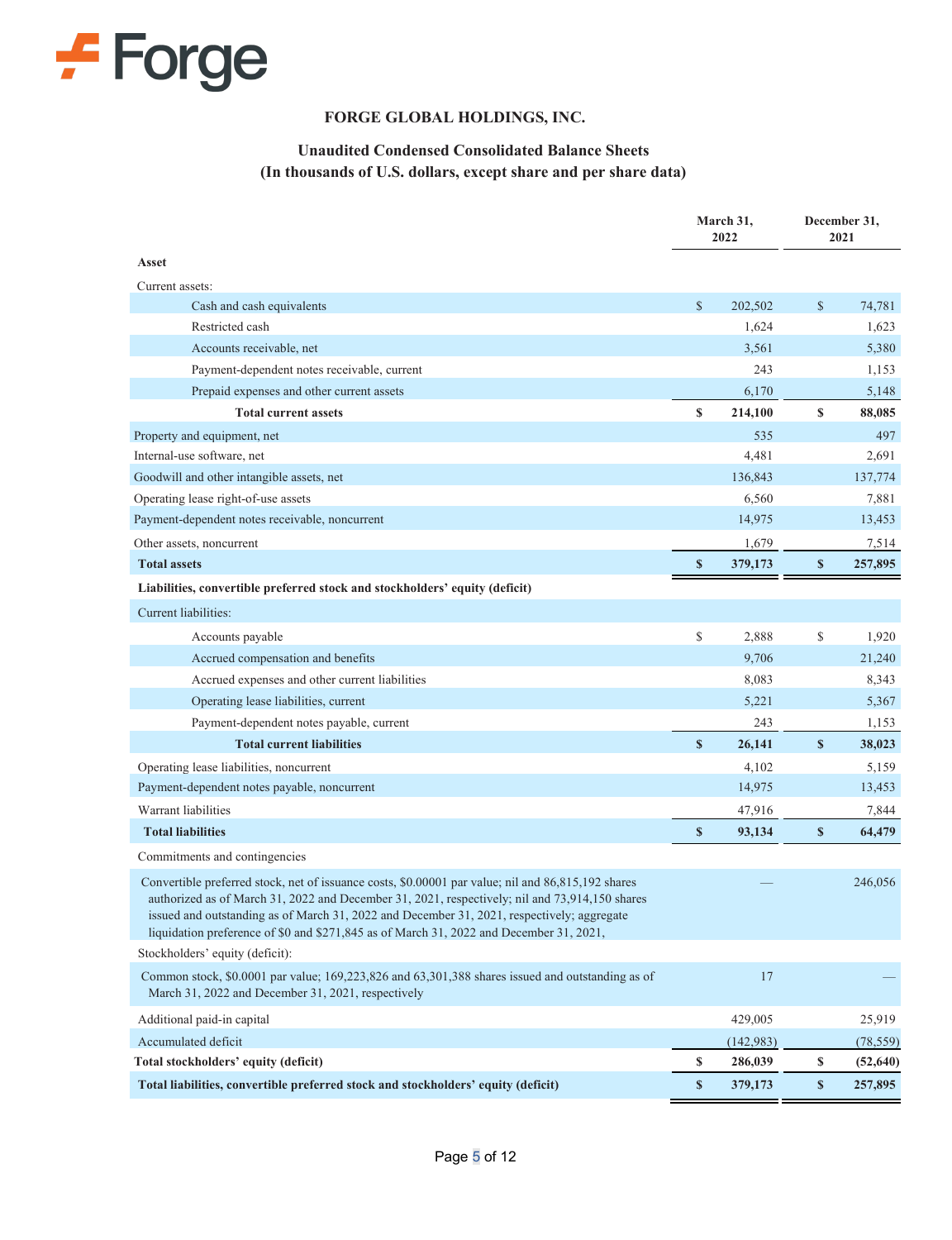

# **FORGE GLOBAL HOLDINGS, INC. Unaudited Condensed Consolidated Statements of Operations and Comprehensive (Loss) Income (In thousands of U.S. dollars, except share and per share data)**

|                                                                                                               | <b>Three months ended March</b> |                |              |             |
|---------------------------------------------------------------------------------------------------------------|---------------------------------|----------------|--------------|-------------|
|                                                                                                               |                                 | 2022           |              | 2021        |
| <b>Revenues:</b>                                                                                              |                                 |                |              |             |
| Placement fees                                                                                                | $\mathbb{S}$                    | 14,585         | \$           | 27,509      |
| Custodial administration fees                                                                                 |                                 | 5,437          |              | 4,546       |
| <b>Total revenues</b>                                                                                         | $\mathbf{s}$                    | 20,022         | $\mathbf{s}$ | 32,055      |
| <b>Transaction-based expenses:</b>                                                                            |                                 |                |              |             |
| Transaction-based expenses                                                                                    |                                 | (132)          |              | (976)       |
| Total revenues, less transaction-based expenses                                                               | $\mathbb S$                     | 19,890         | \$           | 31,079      |
| <b>Operating expenses:</b>                                                                                    |                                 |                |              |             |
| Compensation and benefits                                                                                     | $\mathbb S$                     | 43,640         | \$           | 20,496      |
| Professional services                                                                                         |                                 | 3,518          |              | 2,700       |
| Acquisition-related transaction costs                                                                         |                                 | 3,706          |              |             |
| Advertising and market development                                                                            |                                 | 1.504          |              | 987         |
| Rent and occupancy                                                                                            |                                 | 1,566          |              | 887         |
| Technology and communications                                                                                 |                                 | 2.023          |              | 1,434       |
| General and administrative                                                                                    |                                 | 1.602          |              | 953         |
| Depreciation and amortization                                                                                 |                                 | 1,082          |              | 1,396       |
| <b>Total operating expenses</b>                                                                               | \$                              | 58,641         | $\mathbf S$  | 28,853      |
| <b>Operating (loss) income</b>                                                                                | S                               | $(38,751)$ \$  |              | 2,226       |
| Interest expenses and other income (expenses): Interest income (expense), net                                 |                                 | 21             |              | (554)       |
| Change in fair value of warrant liabilities                                                                   |                                 | (25,959)       |              | (908)       |
| Other income, net                                                                                             |                                 | 388            |              | 166         |
| Total interest expenses and other expenses                                                                    | \$                              | $(25,550)$ \$  |              | (1,296)     |
| (Loss) income before provision for income taxes                                                               |                                 | (64, 301)      |              | 930         |
| Provision for (benefit from) income taxes                                                                     |                                 | 123            |              | (8)         |
| Net (loss) income and comprehensive (loss) income                                                             | $\boldsymbol{\mathsf{s}}$       | $(64, 424)$ \$ |              | 938         |
| Net (loss) income per share attributable to common stockholders:                                              |                                 |                |              |             |
| <b>Basic</b>                                                                                                  | \$                              | $(0.98)$ \$    |              | 0.00        |
| <b>Diluted</b>                                                                                                | \$                              | $(0.98)$ \$    |              | 0.00        |
| Weighted-average shares used in computing net (loss) income per share attributable to<br>common stockholders: |                                 |                |              |             |
| <b>Basic</b>                                                                                                  |                                 | 66,007,461     |              | 61,598,361  |
| Diluted                                                                                                       |                                 | 66,007,461     |              | 116,312,835 |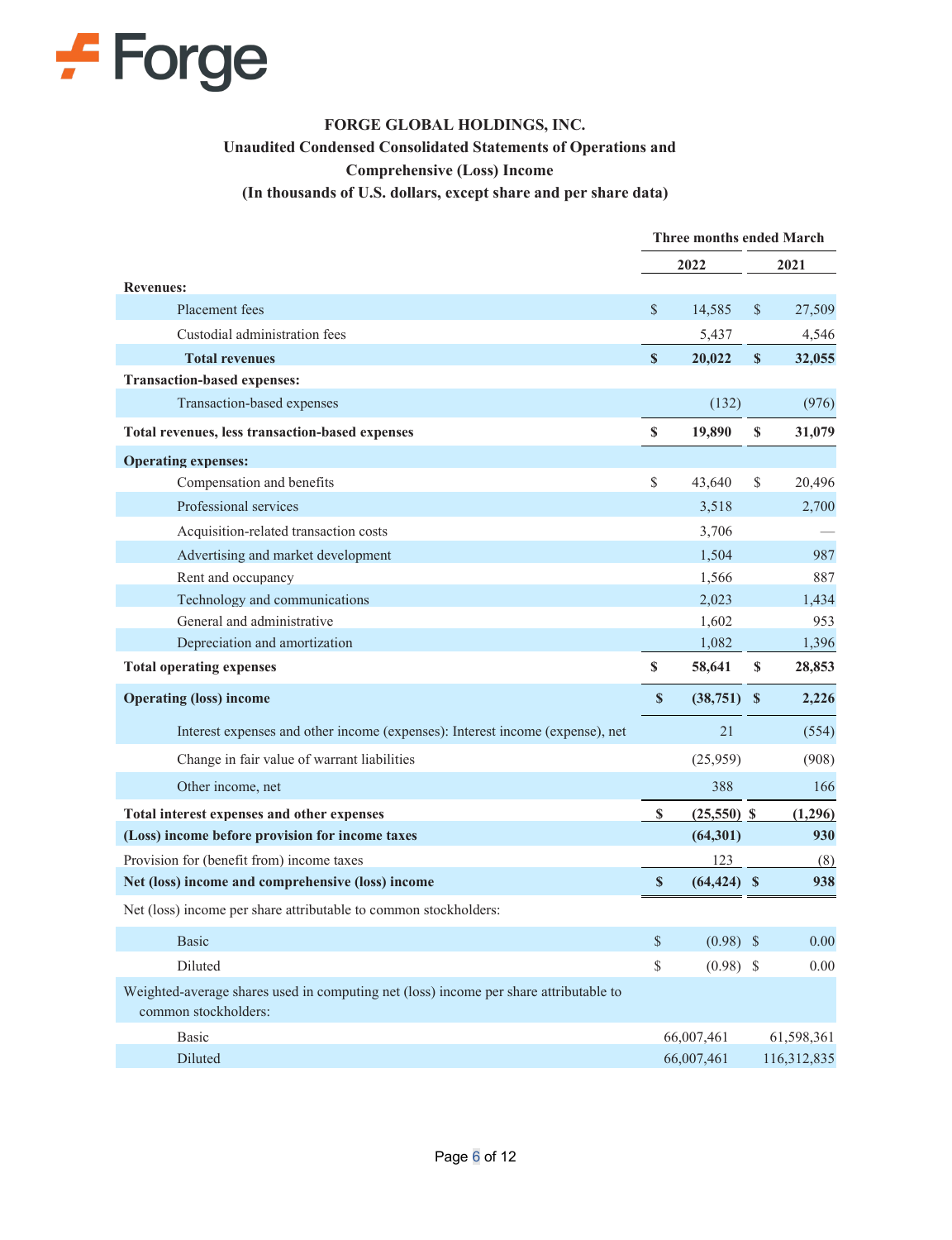

#### **FORGE GLOBAL HOLDINGS, INC.**

# **Unaudited Condensed Consolidated Statements of Cash Flows**

**(In thousands of U.S. dollars)**

|                                                                                                                          | Three months ended March 31, |                                 |      |          |
|--------------------------------------------------------------------------------------------------------------------------|------------------------------|---------------------------------|------|----------|
|                                                                                                                          |                              | 2022                            |      | 2021     |
| Cash flows from operating activities:                                                                                    |                              |                                 |      |          |
| Net (loss) income                                                                                                        | \$                           | (64, 424)                       | \$   | 938      |
| Adjustments to reconcile net loss to net cash provided by operations:                                                    |                              |                                 |      |          |
| Share-based compensation                                                                                                 |                              | 8,522                           |      | 1,259    |
| Depreciation and amortization                                                                                            |                              | 1,083                           |      | 1,396    |
| Transaction expenses related to the Merger                                                                               |                              | 3,132                           |      |          |
| Amortization of right-of-use assets                                                                                      |                              | 1,056                           |      | 651      |
| Impairment of right-of-use assets                                                                                        |                              | 265                             |      |          |
| Bad debt allowance                                                                                                       |                              | 302                             |      | 100      |
| Change in fair value of warrant liabilities                                                                              |                              | 25,959                          |      | 908      |
| Settlement of related party promissory notes                                                                             |                              | 5,517                           |      |          |
| Other                                                                                                                    |                              |                                 |      | 71       |
| Changes in operating assets and liabilities:                                                                             |                              |                                 |      |          |
| Accounts receivable                                                                                                      |                              | 2,017                           |      | (331)    |
| Prepaid expenses and other assets                                                                                        |                              | (918)                           |      | (537)    |
| Accounts payable                                                                                                         |                              | 861                             |      | (926)    |
| Accrued expenses and other current liabilities                                                                           |                              | (741)                           |      | (3,572)  |
| Accrued compensation and benefits                                                                                        |                              | (11,606)                        |      | (340)    |
| Operating lease liabilities                                                                                              |                              | (1,202)                         |      | (860)    |
| Net cash used in operating activities                                                                                    | \$                           | (30, 177)                       | \$   | (1,243)  |
| Cash flows from investing activities:                                                                                    |                              |                                 |      |          |
| Purchases of property and equipment                                                                                      |                              | (11)                            |      |          |
| Capitalized internal-use software development costs                                                                      |                              | (1,681)                         |      | (117)    |
| Net cash used in investing activities                                                                                    | S                            | (1,692)                         | \$   | (117)    |
| Cash flows from financing activities:                                                                                    |                              |                                 |      |          |
| Proceeds from the Merger                                                                                                 |                              | 7,865                           |      |          |
| Proceeds from PIPE and A&R FPA investors                                                                                 |                              | 208,000                         |      |          |
| Payments for offering costs                                                                                              |                              | (56,379)                        |      |          |
| Proceeds from exercise of options, including proceeds from repayment of promissory notes                                 |                              | 105                             |      | 432      |
| Repayment of notes payable                                                                                               |                              |                                 |      | (2, 863) |
| Net cash provided by (used in) financing activities                                                                      | $\boldsymbol{\mathsf{s}}$    | 159,591                         | S    | (2, 431) |
| Net increase (decrease) in cash and cash equivalents                                                                     |                              | 127,722                         |      | (3,791)  |
| Cash, cash equivalents and restricted cash, beginning of the period                                                      |                              | 76,404                          |      | 42,179   |
| Cash, cash equivalents and restricted cash, end of the period                                                            | \$                           | 204,126                         | \$   | 38,388   |
| Supplemental disclosures of cash flow information:                                                                       |                              |                                 |      |          |
| Cash paid for interest                                                                                                   | \$                           | $\overbrace{\qquad \qquad }^{}$ | \$   | 642      |
| Supplemental disclosure of non-cash investing and financing activities:<br>Property and equipment purchases not yet paid | \$                           | 95                              | \$   |          |
| Deferred offering costs accrued and not yet paid                                                                         | \$                           | 473                             | $\$$ |          |
| Capitalized internal-use software development costs accrued and not yet paid                                             | \$                           | 360                             | \$   | 101      |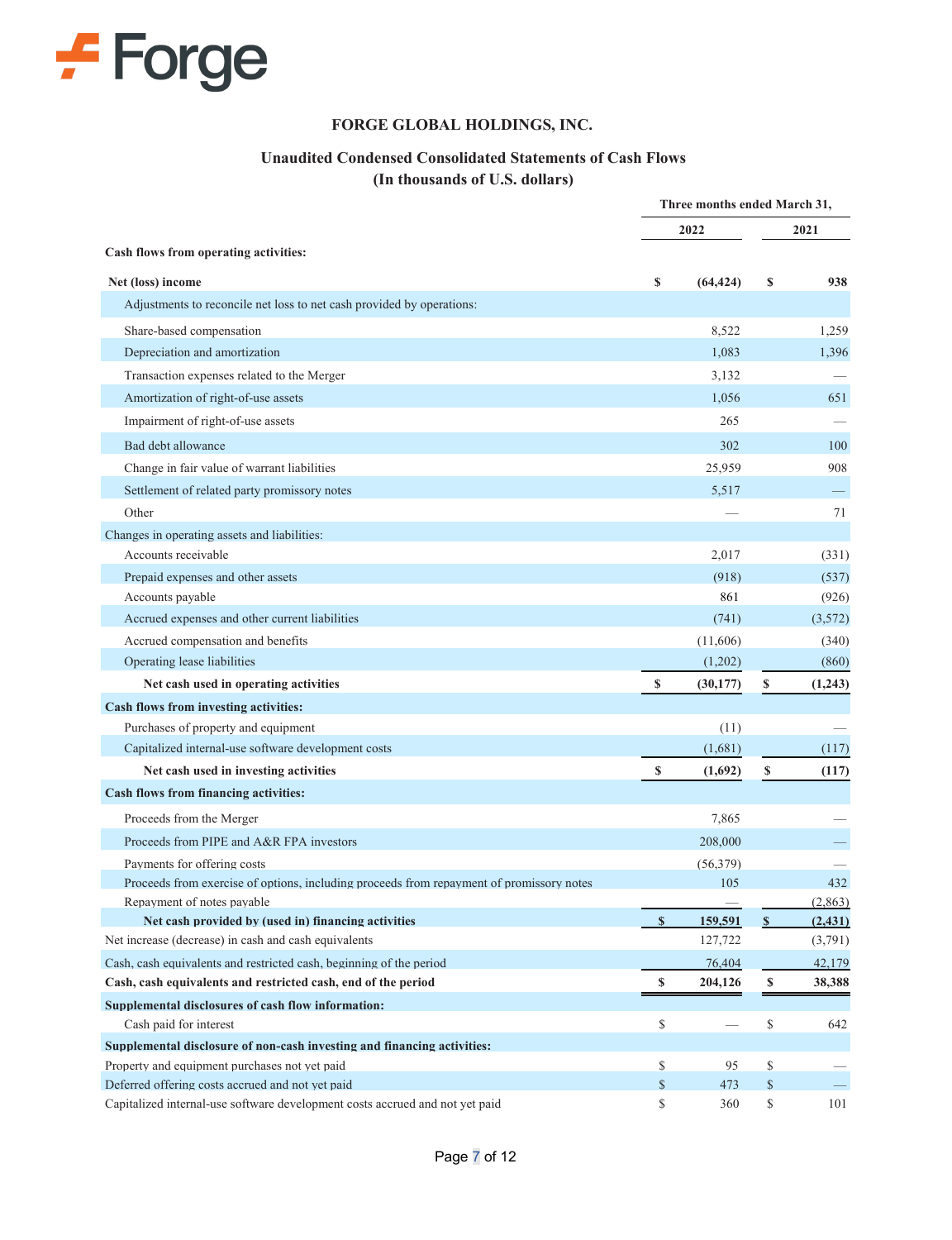# $F$  Forge

| Reclassification of deferred offering costs to equity                                            | S. | 5.923   | <sup>S</sup>  |    |
|--------------------------------------------------------------------------------------------------|----|---------|---------------|----|
| Conversion of preferred stock                                                                    | S  | 246,049 | S             |    |
| Conversion of May 2020 and October 2020 preferred stock warrants of Legacy Forge to common stock | S  | 2.949   | <sup>\$</sup> |    |
| Non-cash assets acquired in the Merger                                                           |    | 193     | S             |    |
| Warrants issued in connection with FPA                                                           | \$ | 3.080   | $\mathbb{S}$  |    |
| Assumption of merger warrants liability                                                          | \$ | 13.983  | S             |    |
| Recapitalization of Legacy Forge common stock                                                    | \$ |         | <sup>\$</sup> |    |
| Vesting of early exercised stock options and restricted stock awards                             | \$ | 409     | S             | 11 |
| Issuance of common stock upon settlement of related party promissory notes                       | \$ | 4.207   | S             |    |
| Early exercise of common stock options upon settlement of related party promissory notes         |    | 1.310   | S             |    |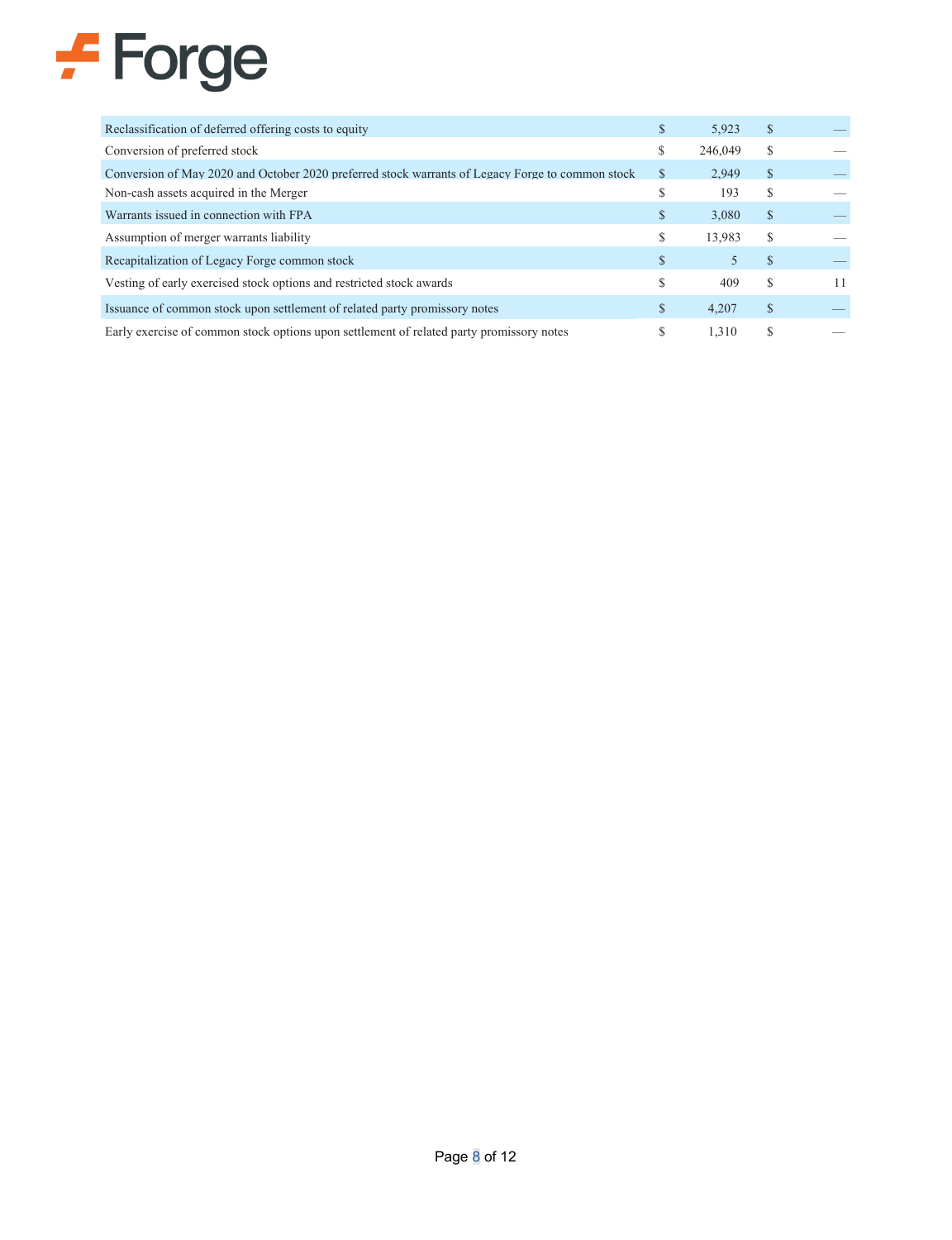

### **FORGE GLOBAL HOLDINGS, INC.**

#### **Reconciliation of GAAP to Non-GAAP Results**

|                                             |                | <b>Three Months Ended</b> |  |  |
|---------------------------------------------|----------------|---------------------------|--|--|
|                                             | 2022           | 2021                      |  |  |
| Net (loss) income                           | $(64, 424)$ \$ | 938                       |  |  |
| Add:                                        |                |                           |  |  |
| Interest income (expense), net              | (21)           | 554                       |  |  |
| Provision for (benefit from) income taxes   | 123            | (8)                       |  |  |
| Depreciation and amortization               | 1,082          | 1,396                     |  |  |
| Impairment of right-of-use assets           | 265            |                           |  |  |
| Share-based compensation expense            | 8,522          | 1,259                     |  |  |
| Change in fair value of warrant liabilities | 25,959         | 908                       |  |  |
| Acquisition-related transaction             | 3,706          |                           |  |  |
| Transaction bonus $(2)$                     | 17,735         |                           |  |  |
| <b>Adjusted EBITDA</b>                      | \$<br>(7,053)  | 5,047                     |  |  |

(1) Represents direct and incremental costs in connection with business acquisitions and consists primarily of professional services fees for investment banking advisors, legal services, accounting advisory, and other external costs directly related to acquisitions and other strategic opportunities. Acquisition-related transaction costs also include transaction costs related to the Business Combination, which consisted of legal, accounting, and other professional services directly related to the Merger.

(2) Represents a one-time transaction bonus to certain executives as a result of consummation of the Merger.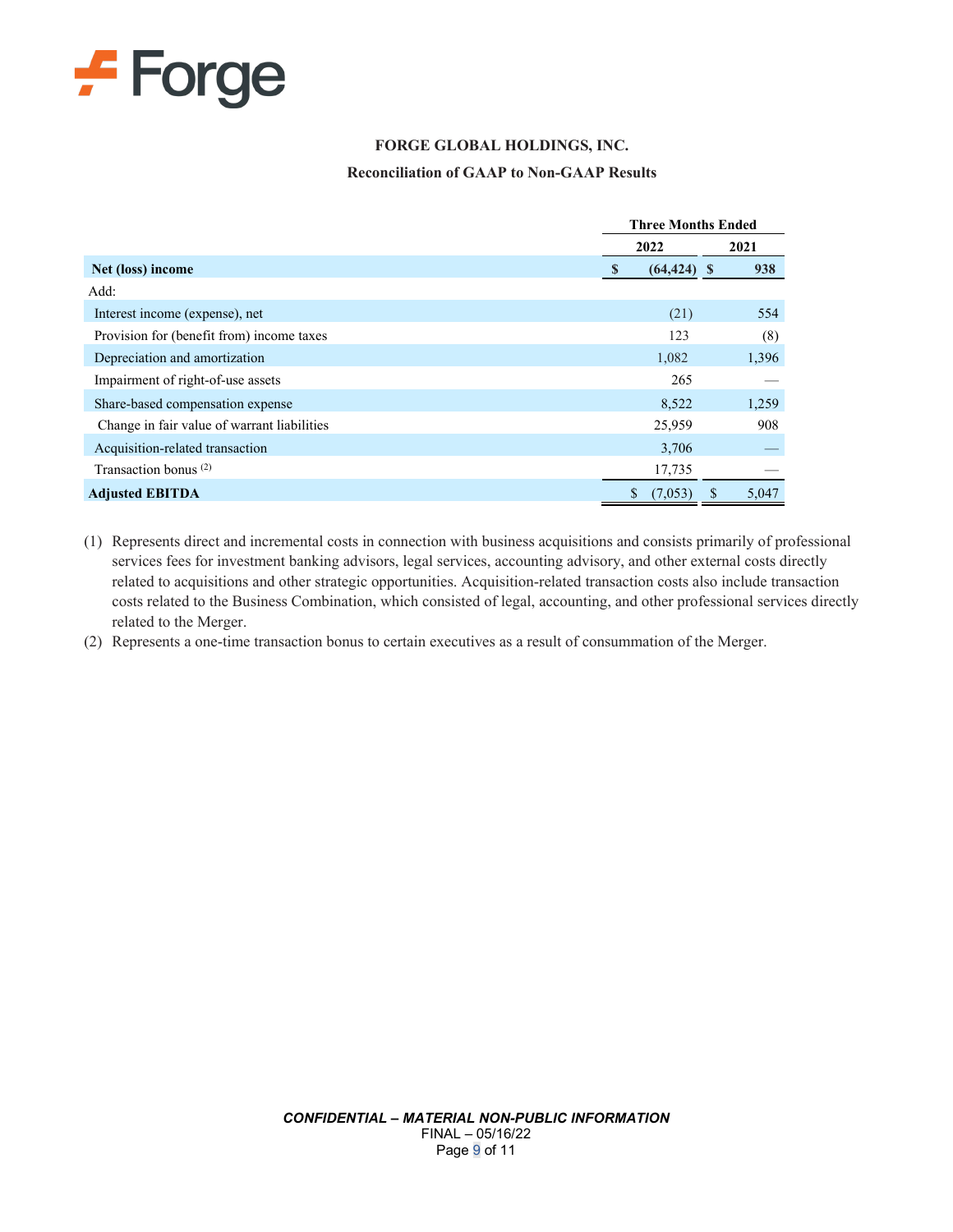

#### **FORGE GLOBAL HOLDINGS, INC. SUPPLEMENTAL FINANCIAL INFORMATION KEY OPERATING METRICS (In thousands of U.S. dollars)**

#### **Key Business Metrics**

We monitor the following key business metrics to help us evaluate our business, identify trends affecting our business, formulate business plans and make strategic decisions. The tables below reflect period-over-period changes in our key business metrics, along with the percentage change between such periods. Our trading business, comprised of Forge Markets offering, is presented for the interim periods presented, while our custody business, comprised of Forge Custody offering, presents data as of the dates presented. We believe the following business metrics are useful in evaluating our business:

|                                                | <b>Three Months Ended March 31,</b> |           |             |               |
|------------------------------------------------|-------------------------------------|-----------|-------------|---------------|
|                                                |                                     |           |             | $\frac{0}{0}$ |
| Dollars in thousands                           | 2022                                | 2021      | Change      | Change        |
| <b>TRADING BUSINESS</b>                        |                                     |           |             |               |
| Trades                                         | 596                                 | 1,514     | (918)       | (61)%         |
| Volume                                         | \$417,961                           | \$757,851 | \$(338,890) | (45)%         |
| Net Take Rate                                  | 3.5%                                | 3.5%      |             | $-$ %         |
| Placement fee revenues, less transaction-based |                                     |           |             |               |
| expenses                                       | \$14,453                            | \$26,533  | \$(12,080)  | (46)%         |

| Dollars in thousands            | March 31,<br>2022 | March<br>31,2021 | Change      | % Change |
|---------------------------------|-------------------|------------------|-------------|----------|
| <b>CUSTODY BUSINESS</b>         |                   |                  |             |          |
| <b>Total Custodial Accounts</b> | 2,228,101         | 1,787,208        | 440.893     | 25%      |
| Assets Under Custody            | \$14,933,379      | \$13,827,501     | \$1,105,878 | 8%       |

- Trades are defined as the total number of orders executed by the Company and acquired entities buying and selling private stocks on behalf of private investors and shareholders. Increasing the number of orders is critical to increasing our revenue and, in turn, to achieving profitability.
- Volume is defined as the total sales value for all securities traded on our Forge Markets platform. Volume is defined as the aggregate value of the issuer company's equity attributed to both the buyer and seller in a trade; the Company typically captures a commission on both sides, and as such a \$100 trade of equity between buyer and seller would be captured as \$200 volume for the Company. Volume is influenced by, among other things, the pricing and quality of our services as well as market conditions that affect private company valuations, such as increases in valuations of comparable companies at initial public offering.
- Net Take Rates are defined as our placement fee revenues, less transaction-based expenses (defined below), divided by Volume. These represent the percentage of fees earned by our marketplace on any transactions executed, which is a determining factor in our revenue. The Net Take Rate can vary based upon the service or product offering and is also affected by the average order size and transaction frequency.
- Total Custodial Accounts, previously called Billable Core and Platform Accounts, are defined as our direct customers' existing or new custodial accounts that are funded, or unfunded accounts that are in the process of funding with active

*CONFIDENTIAL – MATERIAL NON-PUBLIC INFORMATION*

FINAL – 05/16/22 Page 10 of 11